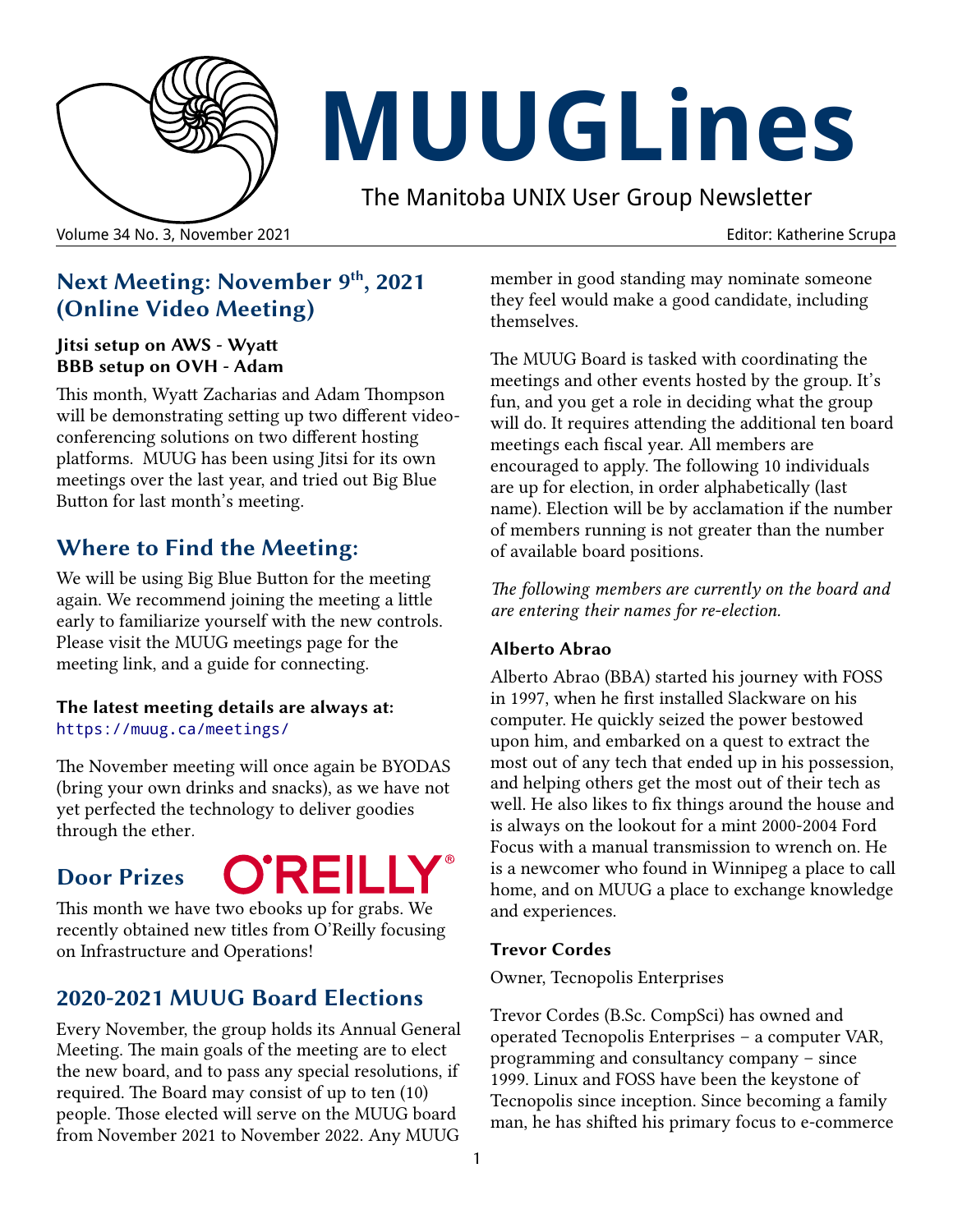development and operation. Trevor was President of the Atari ST User's Group for four years in the '90s. He prefers Fedora and Perl.

#### **Troy Denton**

Senior Telecom Engineer, 24-7 Intouch

Troy Denton (P.Eng) is a Senior Telecom Engineer and general Linux geek at 24-7 Intouch. Troy has worked in a variety of fields in his career, including agricultural robotics, embedded systems, \*nix systems administration, medical device engineering, and telephony. He has historically been an active volunteer with Skullspace, IEEE Winnipeg, and the Millennium Library. Troy enjoys using Linux and open source software both professionally and personally, with his distro of choice being Debian. Using Linux for circuit board design, music production, software development, and 3d printing makes him feel warm and fuzzy inside. You can see a number of his projects at

#### [https://troydenton.ca](https://troydenton.ca/)

#### **Gilbert Detillieux**

Systems Analyst, University of Manitoba

Gilbert Detillieux has been working with UNIX as a programmer, system administrator, and trainer since 1980. He worked as a computer consultant specializing in UNIX, from 1983 to 1989, and is currentlyworking as a Systems Analyst for the University of Manitoba's Department of Computer Science, where's he's worked since 1989, installing, supporting and upgrading the department's network and UNIX server infrastructure. He was co-founder and past president of the Technical UNIX User Group (now MUUG), and has been an active member of the MUUG board ever since.

#### **Kevin McGregor**

Systems Administrator, City of Winnipeg

Kevin McGregor provides server, platform and infrastructure support in the City of Winnipeg's Information Systems Department. After having briefly used UTS on an Amdahl mainframe in university in the mid-80s, he dabbled in Coherent and then converted to Linux and OpenBSD. He has been a member of MUUG since the early 90s, edited the group's newsletter for a number of years,

presented various topics at MUUG meetings and has served on the board for the majority of his membership.

#### **Katherine Scrupa**

Systems and Network Administrator, Steinbach Credit Union

Katherine has been a member of MUUG since 2006, during which she has been using Linux at home. Her educational pursuits in Computer Science led her to a Network Technology CCNA (Hons.) program at Red River College in 2010, and a GIAC GCWN in 2019, and presented at The Long Con with the talk "*Rad Omens: The Good and Evil Uses of WMI, CIM*". Katherine's current work comprises of root cause analysis, configuration management, automation, and security. She is currently pursuing her CISSP.

#### **Adam Thompson**

Consultant, Infrastructure Technologies, MERLIN

Adam runs the 2nd-largest ISP in the province... 2nd-largest between the hours of M-F 8:30am4:00pm, that is. While principally responsible for the large network and interfacing with other carriers, Adam has secondary responsibility for all the UNIX systems at MERLIN. He has a long and storied history of UNIX usage dating back to 1988 (playing

Hack on the QNX BBS!), and he learned Solaris 4.x instead of completing his engineering degree, which he considers a pretty good exchange.

#### **Tyhr Trubiak**

Systems Administraor, AFNcloud

Tyhr Trubiak has been a member of MUUG since 2013. He manages linux and Windows servers. His first exposure to UNIX was when he received his B.Sc. CompSci at the University of Manitoba, which he found similar to his first love - the Commodore Amiga. He was an ASP web developer back in the early days. He has enjoyed 2D node-based digital compositing with Blackmagic Fusion, acting, fitness, downhill skiing and anything Jeep related.

#### **Brad Vokey**

Owner, Fortress Software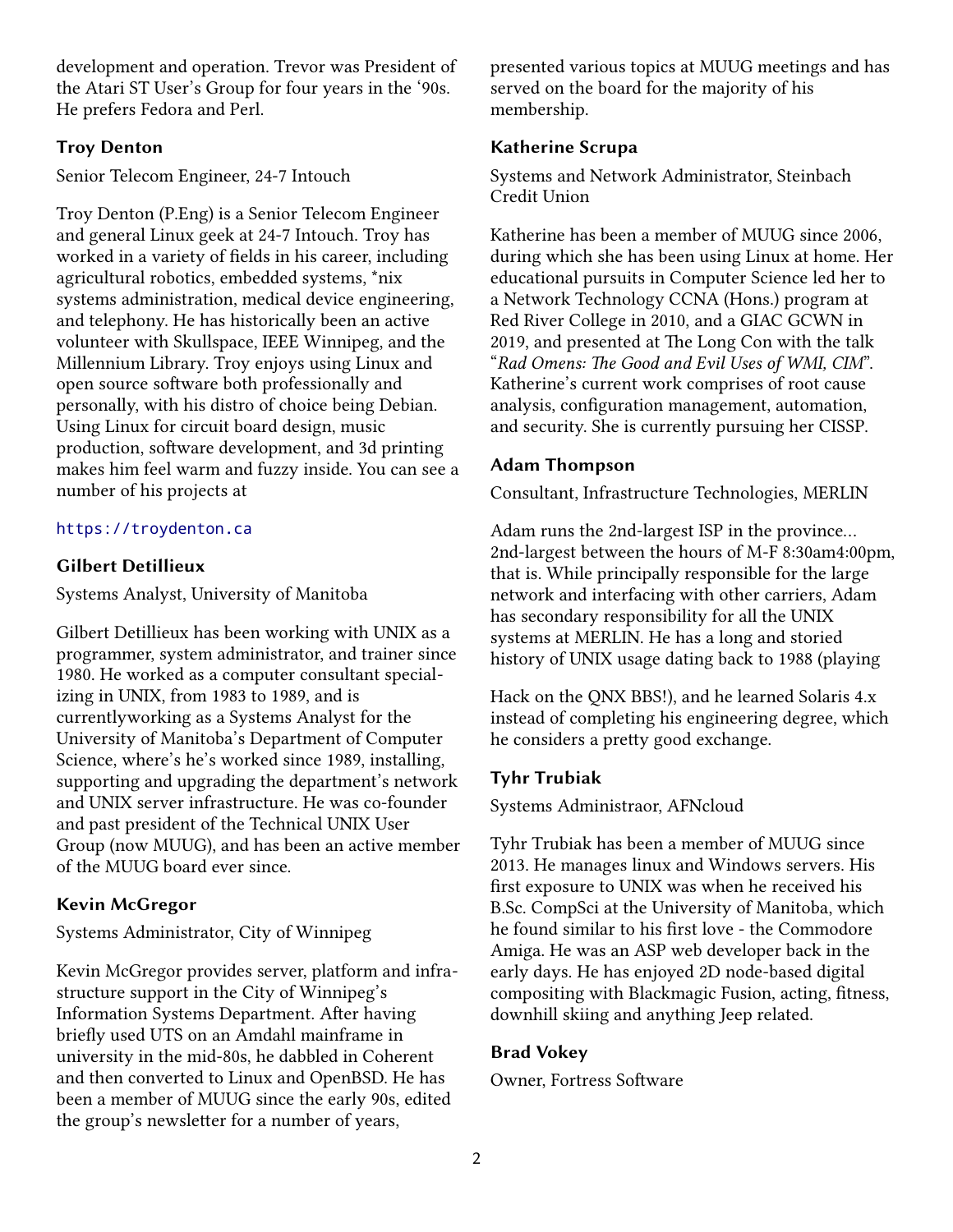Brad is the owner of Fortress Software Inc. And the creator of the Matchmaker Fundraiser (aka "Matchomatics" - a fundraiser that provides compatibility lists for millions of students across Canada and the US). Brad started the company in 1985 using Apple ] [ computers and 6502 machine language. Then switched to 68000 machine language on Atari ST computers in 1986 and then to C on Atari TT030 computers soon after. The original C program and Atari TT030 computers are still very much alive and in use to this day! In 2004, Brad started using Linux on Tecnopolis servers, and joined MUUG in 2006. He previously served on the board of the Atari ST Users Group (STUG) and became a board member of MUUG in 2011. He has been keeping our finances in order as your MUUG treasurer since 2013.

#### **Wyatt Zacharias**

Senior Cloud Developer, Wawanesa Insurance

Wyatt Zacharias is a Senior Cloud Developer at Wawanesa Insurance. Previously, Wyatt worked at Manitoba Blue Cross, managing a mix of RedHat, CentOS, and HP-UX servers, and a mix of network equipment including Checkpoint and Fortigate firewalls, and Cisco routers and switches. Wyatt has been president of MUUG for the previous five years, and served as vice-president the year before that. Wyatt Graduated from Red River College in 2014, and is a RedHat certified engineer.

#### **nginx PlayGround**

Test nginx configs on (someone else's) web page! Julia Evans also has a writeup of how she put this playground together, and links to other playgrounds (SQLLite queries with sample data, CSS, etc.).

[https://jvns.ca/blog/2021/09/24/new-tool-](https://jvns.ca/blog/2021/09/24/new-tool--an-nginx-playground/) [an-nginx-playground/](https://jvns.ca/blog/2021/09/24/new-tool--an-nginx-playground/)

## **MakerBot Thingiverse Accounts Compromised**

A popular site for 3d printing schematics had a backup file dumped on a hacking forum, and has been circulating recently. The data includes 228,000 accounts and seems to originate from October 2020. In addition to email addresses, personal data such as names and birthdates were also included in the dump. Passwords dumped were unsalted SHA-1 or

bcrypt password hashes (trivial to convert to plaintext). Update your passwords to a unique one!

[https://twitter.com/haveibeenpwned/status/](https://twitter.com/haveibeenpwned/status/1448592087687983107) [1448592087687983107](https://twitter.com/haveibeenpwned/status/1448592087687983107)

[https://www.databreachtoday.com/thingi](https://www.databreachtoday.com/thingiverse-data-leak-affects-25-million-subscribers-a-17729)[verse-data-leak-affects-25-million](https://www.databreachtoday.com/thingiverse-data-leak-affects-25-million-subscribers-a-17729)[subscribers-a-17729](https://www.databreachtoday.com/thingiverse-data-leak-affects-25-million-subscribers-a-17729)

### **Sysmon for Linux Now Available**

Windows admins may be familiar with Sysinternals tools, one of which is Sysmon. System Monitor (Sysmon) is a Windows system service and device driver that, once installed on a system, remains resident across system reboots to monitor and log system activity to the Windows event log. It provides detailed information about process creations, network connections, and changes to file creation time that is often using in conjunction with a SIEM.

Sysmon for Linux is now available on GitHub.

[https://docs.microsoft.com/en-us/sysin](https://docs.microsoft.com/en-us/sysinternals/downloads/sysmon)[ternals/downloads/sysmon](https://docs.microsoft.com/en-us/sysinternals/downloads/sysmon)

[https://github.com/Sysinternals/Sysmon-](https://github.com/Sysinternals/SysmonForLinux)[ForLinux](https://github.com/Sysinternals/SysmonForLinux)

## **Customer Sues Brussels Bank for Unsupported Diacritics in His Name, Wins**

The bank explained that its current customer data management application launched in 1995 and is running on a US mainframe system. This system only supports EBCDIC, which does not support diacritics (characters with accents or cedillas above or below a character).

Under GDPR, names are personal data, and GDPR says it should be recorded accurately.

[https://gdprhub.eu/index.php?](https://gdprhub.eu/index.php?title=Court_of_Appeal_of_Brussels_-_2019/AR/1006) [title=Court\\_of\\_Appeal\\_of\\_Brussels\\_-\\_2019/](https://gdprhub.eu/index.php?title=Court_of_Appeal_of_Brussels_-_2019/AR/1006) [AR/1006](https://gdprhub.eu/index.php?title=Court_of_Appeal_of_Brussels_-_2019/AR/1006)